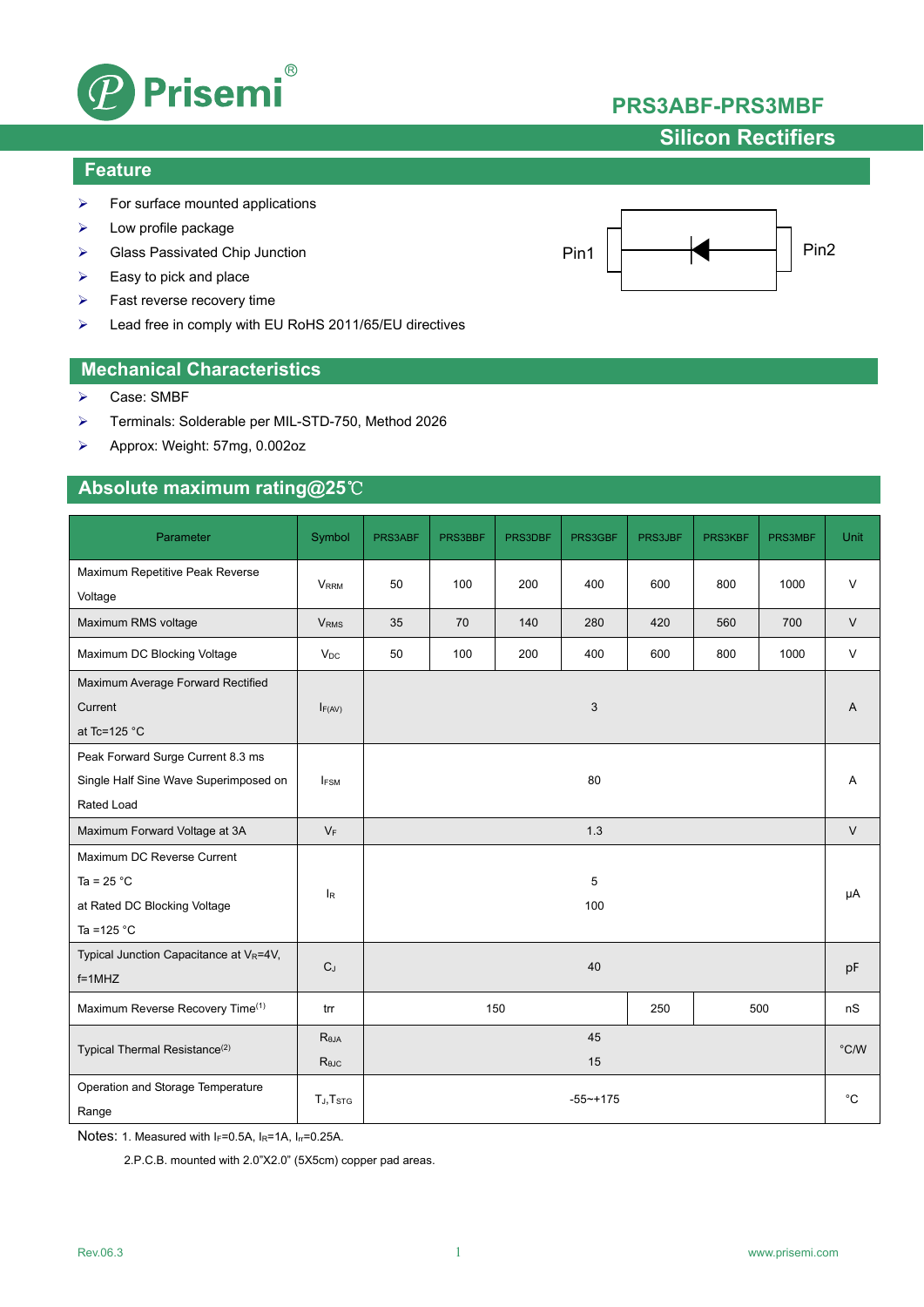## **Silicon Rectifiers PRS3ABF-PRS3MBF**

## **Typical Characteristics**











Fig 5. Maximum Non-Repetitive Peak Forward Surge Current



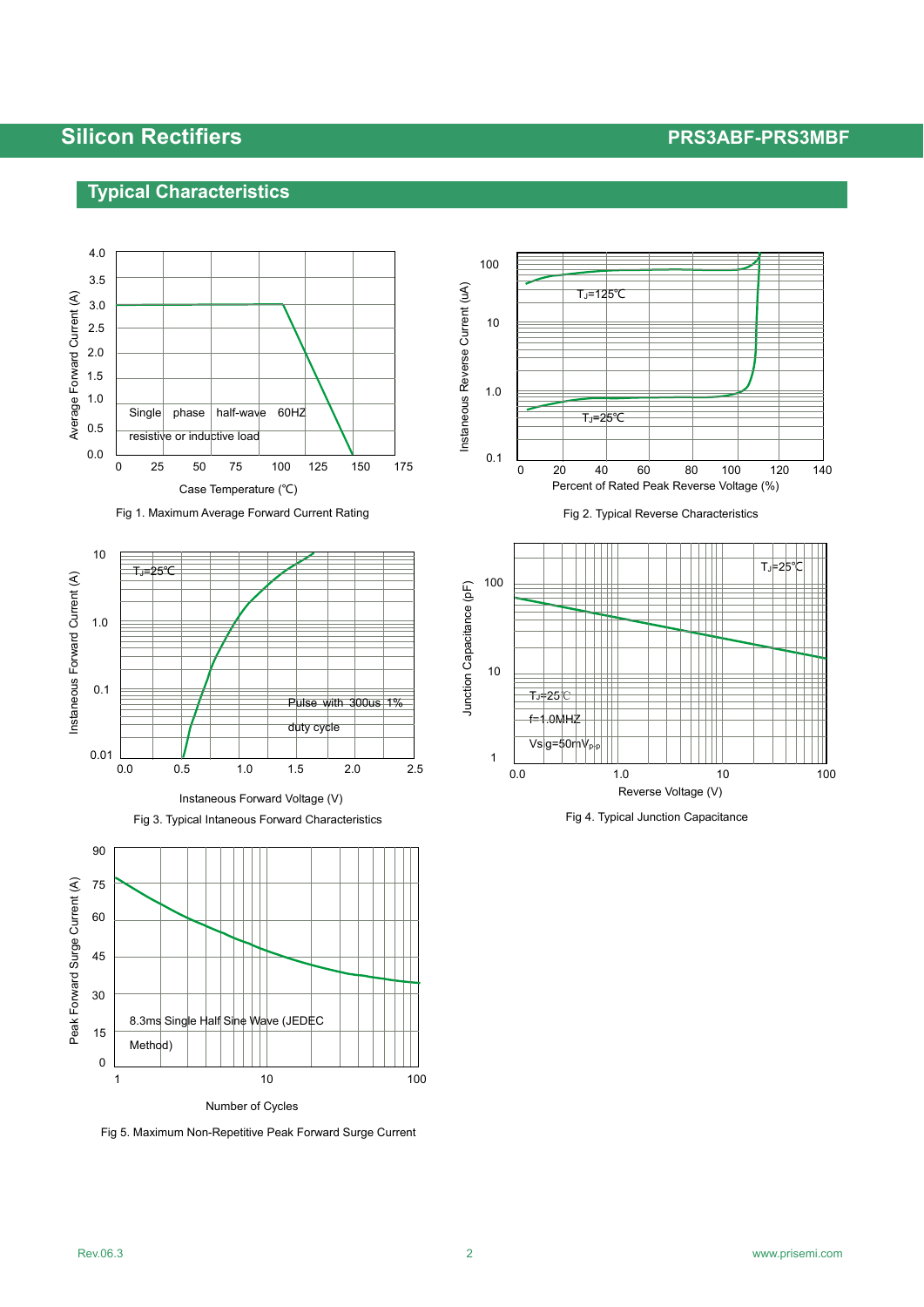# **Silicon Rectifiers Access Access Access Access Access Access Access Access Access Access Access Access Access**

# **Solder Reflow Recommendation**



Remark: Pb free for 260℃; Pb for 245℃.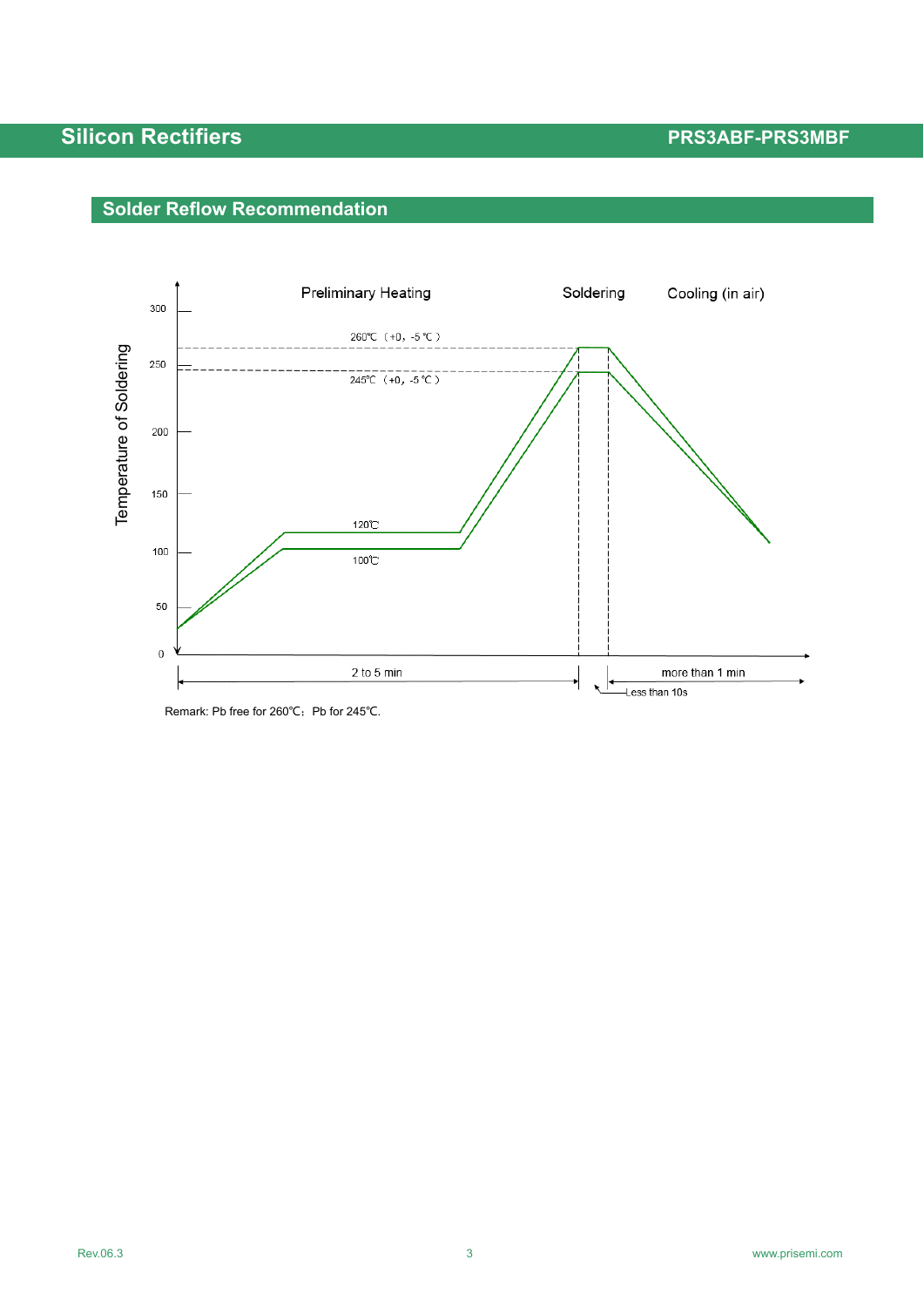# **Silicon Rectifiers Access Access Access Access Access Access Access Access Access Access Access Access Access**

## **Product dimension (SMBF)**





Top View



Bottom View

| UNIT |     | А   | С    | D   | Ε   | $H_E$ | е   | g   |             |
|------|-----|-----|------|-----|-----|-------|-----|-----|-------------|
| mm   | max | 1.3 | 0.26 | 4.4 | 3.7 | 5.5   | 2.2 |     |             |
|      | min | 1.1 | 0.18 | 4.2 | 3.5 | 5.1   | 1.9 | 1.0 | $9^{\circ}$ |
| mil  | max | 51  | 10   | 173 | 146 | 216   | 86  | 40  |             |
|      | min | 43  |      | 165 | 138 | 200   | 75  |     |             |

# The recommended mounting pad size



## **Ordering information**

| Device          | Package            | <b>MPQ</b>               |  |  |  |
|-----------------|--------------------|--------------------------|--|--|--|
| PRS3ABF-PRS3MBF | (Pb-Free)<br>3MRF. | 5000/ Tap<br>Tape & Reel |  |  |  |